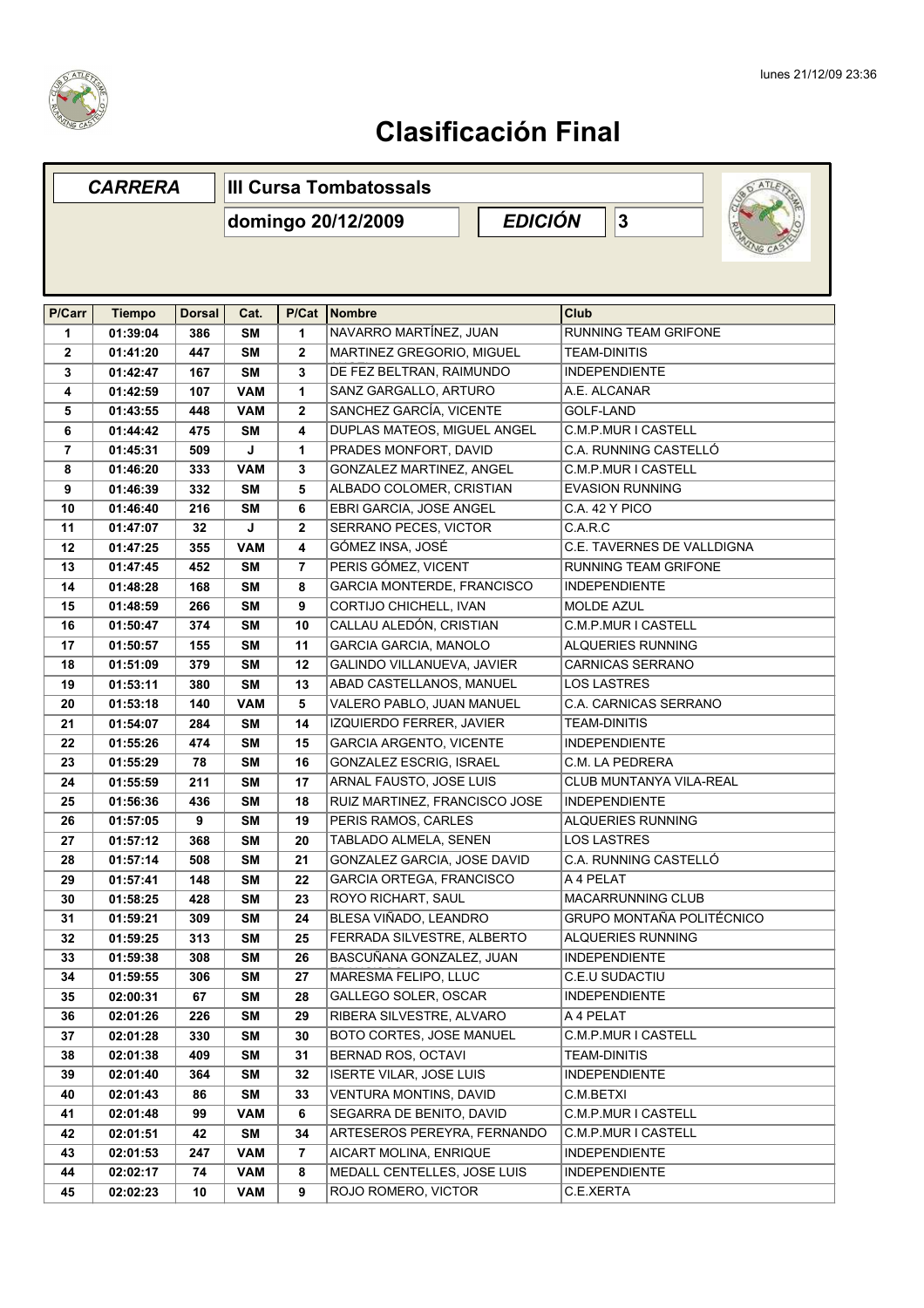

| 46 | 02:02:33 | 392 | SΜ         | 35           | RICO SERRANO, JOSÉ                    | ARTANA RUNNING                   |
|----|----------|-----|------------|--------------|---------------------------------------|----------------------------------|
| 47 | 02:02:34 | 403 | <b>SM</b>  | 36           | LARIVE YAGUE, JORGE                   | <b>INDEPENDIENTE</b>             |
| 48 | 02:02:45 | 429 | <b>SM</b>  | 37           | JORGE MARZA, PEDRO                    | <b>MACARRUNNING CLUB</b>         |
| 49 | 02:03:10 | 417 | <b>SF</b>  | $\mathbf{1}$ | PEÑARROCHA ALOS, LOLA                 | C.M.P.MUR I CASTELL              |
| 50 | 02:03:11 | 485 | <b>SM</b>  | 38           | FERRANDO ADELL, JAVIER                | <b>CORRELLOPS</b>                |
| 51 | 02:03:20 | 317 | <b>SM</b>  | 39           | MARCO BARRES, FRANCISCO               | <b>MAGINCLUB</b>                 |
| 52 | 02:03:38 | 114 | <b>VAM</b> | 10           | VILLALONGA ARTOLA, TOMAS              | <b>INDEPENDIENTE</b>             |
| 53 | 02:03:42 | 197 | <b>VAM</b> | 11           | SAIZ ESCRIG, ROBERTO                  | <b>INDEPENDIENTE</b>             |
| 54 | 02:03:43 | 196 | <b>SM</b>  | 40           | RUIZ ZAFRA, TONI                      | <b>INDEPENDIENTE</b>             |
| 55 | 02:03:51 | 262 | <b>VBM</b> | 1            | PRADES TORRES, VICENTE                | MIM                              |
| 56 | 02:03:57 | 15  | <b>VAM</b> | 12           | <b>BAGAN BERNAD, RAMON</b>            | ATLETISMO TOSSALET               |
| 57 | 02:04:03 | 269 | <b>VAM</b> | 13           | ROMERO MONLLEO, NORBERTO              | A 4 PELAT                        |
| 58 | 02:04:22 | 97  | <b>SM</b>  | 41           | <b>GARCIA GIMENEZ, SERGIO VICENTE</b> | <b>INDEPENDIENTE</b>             |
| 59 | 02:05:02 | 422 | <b>SM</b>  | 42           | TENA VIDAL, HECTOR                    | C.A. 42 Y PICO                   |
| 60 | 02:05:28 | 294 | <b>SM</b>  | 43           | APARICIO VAYO, MARTIN                 | RUMBEROS DE CODINA               |
| 61 | 02:06:22 | 358 | <b>SM</b>  | 44           | <b>COLON MAS, CRISTOBAL</b>           | <b>TEAM-DINITIS</b>              |
| 62 | 02:06:25 | 193 | SM         | 45           | AVILA GOMEZ, FRANCISCO                | COYCOY.ES                        |
| 63 | 02:06:34 | 363 | <b>SM</b>  | 46           | PACHECO SANCHEZ, FERNANDO             | <b>LOS LASTRES</b>               |
| 64 | 02:06:51 | 53  | <b>SM</b>  | 47           | NUÑEZ ARMERO, VIRGILIO                | <b>LOS LASTRES</b>               |
| 65 | 02:07:05 | 270 | <b>SM</b>  | 48           | FARRAN ALBALAT, SANTI                 | <b>UBE CASTELLON</b>             |
| 66 | 02:07:13 | 79  | <b>VAM</b> | 14           | TOMASETI COSTA, ANDRES                | <b>ATLETISME ONDA</b>            |
| 67 | 02:07:17 | 183 | <b>SM</b>  | 49           | BECKER CASTILLO, FELIPE               | <b>ARTANA RUNNING</b>            |
| 68 | 02:07:56 | 491 | <b>SM</b>  | 50           | FERNANDEZ GOMEZ, ISRAEL               | C.A. RUNNING CASTELLÓ            |
| 69 | 02:08:03 | 18  | <b>SF</b>  | $\mathbf{2}$ | SOS MELIÁ, SILVIA                     | C.M.P.MUR I CASTELL              |
| 70 | 02:08:04 | 470 | <b>VAM</b> | 15           | MORENO JAEN, ISIDRO                   | C.M.P.MUR I CASTELL              |
| 71 | 02:08:25 | 100 | <b>SM</b>  | 51           | DELGADO LEREU, DAVID                  | <b>INDEPENDIENTE</b>             |
| 72 | 02:08:27 | 458 | <b>SM</b>  | 52           | CAMPOS RIBES, JOAN                    | AT-ZENET                         |
| 73 | 02:08:45 | 348 | <b>SM</b>  | 53           | RAGA ABELLA, PEDRO                    | C.E.U SUDACTIU                   |
| 74 | 02:08:47 | 149 | <b>SM</b>  | 54           | CAMPOS ABAD, DAVID                    | <b>INDEPENDIENTE</b>             |
| 75 | 02:09:50 | 349 | SΜ         | 55           | FERRANDO MARTÍ, FERNANDO              | <b>CELTIC SUBMARÍ</b>            |
| 76 | 02:10:01 | 282 | <b>SF</b>  | 3            | <b>GUMBAU BORT, ERICA</b>             | C.A. 42 Y PICO                   |
| 77 | 02:10:10 | 345 | <b>SM</b>  | 56           | BELTRAN MILIAN, HECTOR                | <b>INDEPENDIENTE</b>             |
| 78 | 02:10:23 | 203 | <b>SM</b>  | 57           | SORIANO BLASCO, ESTEBAN               | L'ALBARDA                        |
| 79 | 02:10:49 | 430 | <b>VAM</b> | 16           | ANTOLI DOLZ, MIGUEL                   | MIM                              |
| 80 | 02:11:50 | 394 | SM         | 58           | FERNANDEZ PLAZAOLA, IGOR              | C.D. ES POSIBLE                  |
| 81 | 02:11:54 | 215 | SF         | 4            | AGUILAR HERNANDEZ, MªANGELES          | <b>GRUPO MONTAÑA POLITÉCNICO</b> |
| 82 | 02:12:25 | 199 | <b>SM</b>  | 59           | VICENT SIFRE, DAVID                   | ALQUERIES RUNNING                |
| 83 | 02:13:03 | 4   | <b>SM</b>  | 60           | GARCIA NAVARRO, FRANCISCO             | <b>INDEPENDIENTE</b>             |
| 84 | 02:13:06 | 451 | <b>SM</b>  | 61           | MUÑOZ ACUÑA, JOSE ENRIQUE             | C.A. MASSAMAGRELL                |
| 85 | 02:13:23 | 435 | <b>SF</b>  | 5            | GUILLAMON GIMENO, ROSA MARIA          | <b>INDEPENDIENTE</b>             |
| 86 | 02:13:32 | 295 | <b>VAM</b> | 17           | GUIMERA GALIA, JOSE MARIA             | A.E. ALCANAR                     |
| 87 | 02:13:46 | 461 | SM         | 62           | NAVARRO GONZÁLEZ, JAUME               | PEÑA EL COYOTE                   |
| 88 | 02:13:48 | 460 | <b>SM</b>  | 63           | MARTIN MOLINA, EDUARDO                | <b>BLUE LINE</b>                 |
| 89 | 02:14:00 | 391 | <b>SM</b>  | 64           | <b>GALLEN JESUS, CARLOS</b>           | <b>TEAM-DINITIS</b>              |
| 90 | 02:14:09 | 281 | SM         | 65           | CASTILLO FERNANDEZ, MIGUEL            | C.A. 42 Y PICO                   |
| 91 | 02:14:16 | 83  | SM         | 66           | HONRUBIA PALENCIA, ENRIQUE            | <b>INDEPENDIENTE</b>             |
| 92 | 02:14:49 | 286 | <b>VAM</b> | 18           | <b>IGLESIAS NEBOT, JUAN JOSE</b>      | <b>INDEPENDIENTE</b>             |
| 93 | 02:14:50 | 98  | <b>SM</b>  | 67           | SELMA CASANOVA, ALEJANDRO             | MONTAÑA NEGRA RUNNING            |
| 94 | 02:14:56 | 362 | VAM        | 19           | GIL GUILLAMON, MANUEL                 | <b>INDEPENDIENTE</b>             |
| 95 | 02:15:06 | 410 | SM         | 68           | GONZALEZ PEREA, PEDRO JOSE            | <b>LES AGULLES</b>               |
| 96 | 02:15:09 | 310 | SM         | 69           | BAÑOS GOMAR, DANIEL                   | PEÑA EL COYOTE                   |
| 97 | 02:15:18 | 507 | <b>VAM</b> | 20           | TOMAS PALLARES, JUAN JOSE             | C.A. RUNNING CASTELLÓ            |
| 98 | 02:15:45 | 414 | SM         | 70           | BALAGUER VILARROCHA, OCTAVI           | <b>INDEPENDIENTE</b>             |
| 99 | 02:16:19 | 154 | SM         | 71           | ADELL ANDRES, MIGUEL                  | AMICS DEL KALIMOTXO              |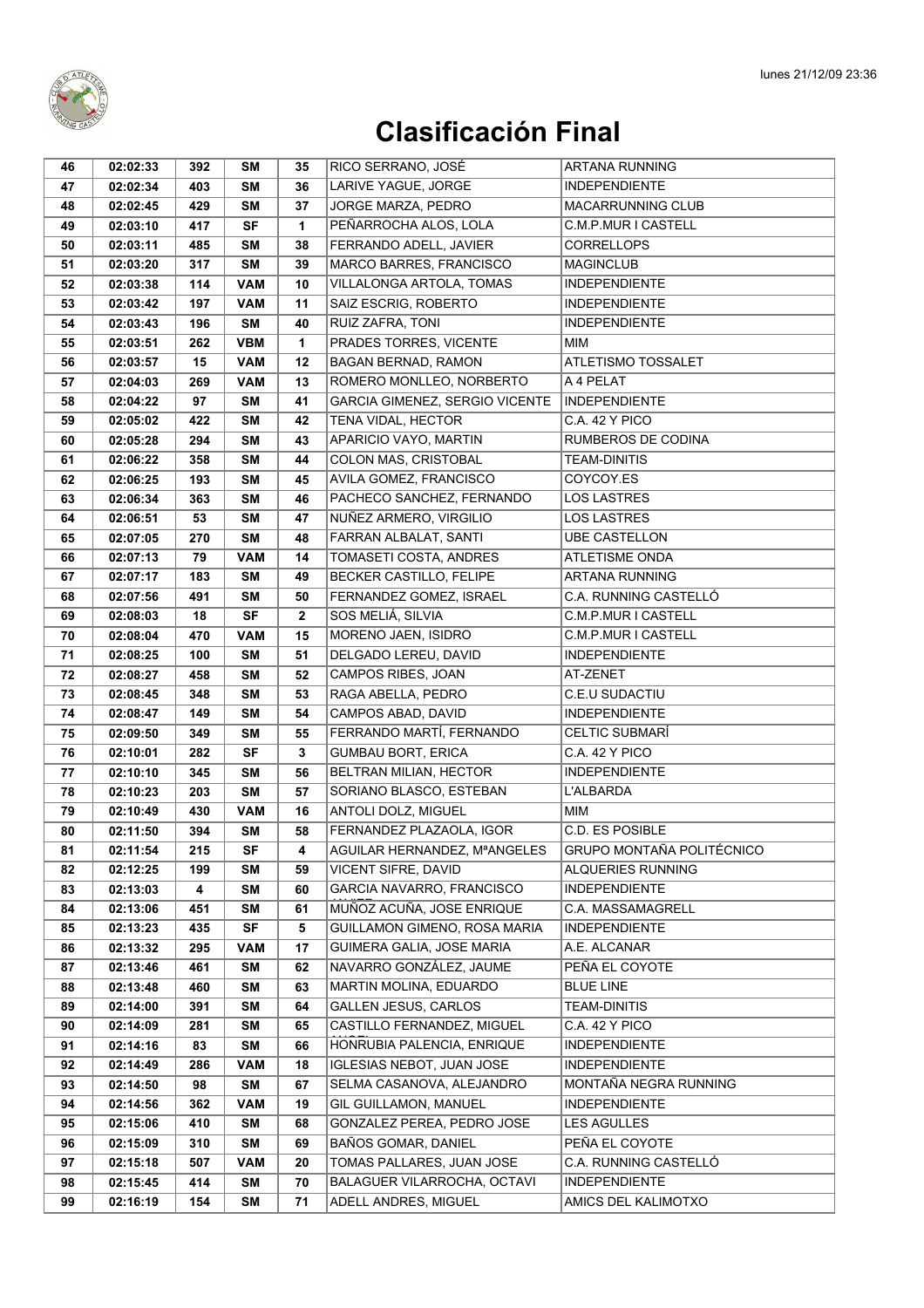

| 100 | 02:16:21 | 342 | SΜ         | 72          | LOPEZ EDO, ANTOLIN                                        | <b>INDEPENDIENTE</b>                            |
|-----|----------|-----|------------|-------------|-----------------------------------------------------------|-------------------------------------------------|
| 101 | 02:16:45 | 487 | <b>SM</b>  | 73          | POUS VIDAL, CARLOS                                        | CLUB TRIATLÓ GUADASSUAR                         |
| 102 | 02:16:47 | 231 | <b>SM</b>  | 74          | <b>FUERTES GIMENO. DANIEL</b>                             | CLUB TRIATLÓ GUADASSUAR                         |
| 103 | 02:16:49 | 189 | <b>SM</b>  | 75          | LÁZARO SANCHEZ, JOSE ANTONIO                              | <b>INDEPENDIENTE</b>                            |
| 104 | 02:16:52 | 87  | <b>SM</b>  | 76          | NAVARRO HUERTA, RAUL                                      | <b>INDEPENDIENTE</b>                            |
| 105 | 02:17:23 | 228 | <b>SM</b>  | 77          | <b>IGLESIAS GUTIERREZ, GUSTAVO</b>                        | <b>INDEPENDIENTE</b>                            |
| 106 | 02:17:31 | 68  | <b>SM</b>  | 78          | SEGARRA CASTELLET, FRANCISCO                              | <b>RUNNING CABANES</b>                          |
| 107 | 02:17:36 | 165 | <b>SM</b>  | 79          | ROYO MARGARIT, ALBERT                                     | <b>EVASION RUNNING</b>                          |
| 108 | 02:17:41 | 283 | J          | 3           | FERRANDO FABRA, RUBEN                                     | <b>INDEPENDIENTE</b>                            |
| 109 | 02:17:56 | 254 | <b>SM</b>  | 80          | SALES BARBERA, VICENT                                     | <b>INDEPENDIENTE</b>                            |
| 110 | 02:17:59 | 177 | <b>SM</b>  | 81          | BARRACHINA BARREDA, DAVID                                 | LA CERVEZA ES ALEGRIA                           |
| 111 | 02:18:00 | 238 | <b>SM</b>  | 82          | ESCRIBANO SANCHEZ, EDUARDO                                | <b>INDEPENDIENTE</b>                            |
| 112 | 02:18:04 | 512 | <b>SM</b>  | 83          | FLORES CASTILLO, FIDEL                                    | C.A. RUNNING CASTELLO                           |
| 113 | 02:18:17 | 202 | <b>SM</b>  | 84          | PÉREZ LÓPEZ, VICTOR MANUEL                                | <b>INDEPENDIENTE</b>                            |
| 114 | 02:18:26 | 162 | <b>VAM</b> | 21          | MUÑOZ TUÑON, JUAN                                         | RACC RUNNERS                                    |
| 115 | 02:18:31 | 239 | <b>VBM</b> | $\mathbf 2$ | <b>GUINOT VICIANO, VICENTE</b>                            | <b>INDEPENDIENTE</b>                            |
| 116 | 02:18:39 | 108 | <b>SM</b>  | 85          | ROQUETA BAYO, FLORIAN                                     | <b>C.M.VALDELINARES</b>                         |
| 117 | 02:18:40 | 139 | <b>VBM</b> | 3           | ALBARO BAÑOS, MANUEL                                      | CENTRE EXCURSIONISTE L'ALCORA                   |
| 118 | 02:18:46 | 296 | <b>SM</b>  | 86          | MACIAS MUÑOZ, JOSE                                        | <b>INDEPENDIENTE</b>                            |
| 119 | 02:18:47 | 190 | <b>VAM</b> | 22          | PARDO GIL, ANTONIO                                        | MONTAÑA MISLATA                                 |
| 120 | 02:18:52 | 142 | <b>SM</b>  | 87          | MENOR NAVARRO, TONI                                       | POBLATS MARITIMS                                |
| 121 | 02:18:53 | 467 | <b>SF</b>  | 6           | GARCIA BARDOLL, SOFIA                                     | C.M.P.MUR I CASTELL                             |
| 122 | 02:18:54 | 383 | <b>SM</b>  | 88          | CORTES AGUILAR, NATXO                                     | <b>INDEPENDIENTE</b>                            |
| 123 | 02:18:56 | 214 | <b>SM</b>  | 89          | MATEU CHALER, GUILLERMO                                   | <b>EVASION RUNNING</b>                          |
| 124 | 02:18:58 | 418 | <b>SM</b>  | 90          | SAEZ MARQUES, FRANCISCO                                   | <b>EVASION RUNNING</b>                          |
| 125 | 02:19:04 | 244 | <b>SM</b>  | 91          | OLIVAS LLIDÓ, JUAN JOSE                                   | ARTANA RUNNING                                  |
| 126 | 02:19:06 | 176 | SΜ         | 92          | VITORIA, SERGIO                                           | <b>INDEPENDIENTE</b>                            |
| 127 | 02:19:08 | 255 | <b>SM</b>  | 93          | LOPEZ SEGURA, JUAN                                        | <b>INDEPENDIENTE</b>                            |
| 128 | 02:19:19 | 59  | <b>SM</b>  | 94          | PITARCH TENA, ALBERTO JAIME                               | XINO XANO                                       |
| 129 | 02:19:54 | 184 | <b>SM</b>  | 95          | LOPEZ SANCHEZ, PACO                                       | CLUB MUNTANYA VILA-REAL                         |
| 130 | 02:19:59 | 171 | <b>SM</b>  | 96          | REGIDOR ÁLAMO, JAVIER                                     | <b>INDEPENDIENTE</b>                            |
| 131 | 02:20:39 | 343 | <b>SM</b>  | 97          | GOMEZ PALOMARES, PEDRO                                    | <b>INDEPENDIENTE</b>                            |
| 132 | 02:20:52 | 327 | <b>VAM</b> | 23          | GARCIA GRANDE, JUAN MANUEL                                | <b>INDEPENDIENTE</b>                            |
| 133 | 02:21:01 | 315 | <b>SM</b>  | 98          | PERIS TORRES, JOSE VICENTE                                | <b>MAGINCLUB</b>                                |
| 134 | 02:21:26 | 274 | <b>SM</b>  | 99          | CATALAN RUIZ, JOSE JUAN                                   | <b>MIM</b>                                      |
| 135 | 02:21:46 | 209 | <b>VAM</b> | 24          | FERNENDEZ CINCUNEGUI, TXOMIN                              | AMICS DEL CLOT                                  |
| 136 | 02:22:06 | 82  | SΜ         | 100         | SAIZ JIMENEZ, JUAN                                        | <b>INDEPENDIENTE</b>                            |
| 137 | 02:22:13 | 369 | <b>VBM</b> | 4           | AGUSTÍN VALLÉS, JOSE JAIME                                | <b>CAFETERIAS WILLIAM</b>                       |
| 138 | 02:22:24 | 301 | <b>SM</b>  | 101         | <b>BADAL BRULLET, XAVI</b>                                | C.M. BENASSAL                                   |
| 139 | 02:22:26 | 328 | <b>SM</b>  | 102         | PELEGUER SANTIAGO, ANTONIO                                | <b>INDEPENDIENTE</b>                            |
| 140 | 02:22:30 | 433 | <b>VAM</b> | 25          | FABREGAT SEGARRA, PEPE                                    | MIM                                             |
| 141 | 02:22:42 | 210 | <b>VAM</b> | 26          | GALLART PÉREZ, JAVIER                                     | <b>INDEPENDIENTE</b>                            |
| 142 | 02:22:54 | 191 | <b>SM</b>  | 103         | LLORES ORTIZ, JOSE MANUEL                                 | <b>INDEPENDIENTE</b>                            |
| 143 | 02:23:10 | 390 | <b>VBM</b> | 5           | FERRER CASAÑA, JOSE VICENTE                               | <b>INDEPENDIENTE</b>                            |
| 144 | 02:23:29 | 300 | <b>SM</b>  | 104         | PLÁ RICO, JOSE Mª                                         | ARTANA RUNNING                                  |
| 145 | 02:23:47 | 265 | <b>VAM</b> | 27          | REDON QUIXAL, OCTAVIO                                     | <b>INDEPENDIENTE</b>                            |
| 146 | 02:23:50 | 81  | SΜ         | 105         | MARTÍN LAGUARDA, ERNESTO                                  | CENTRE EXCURSIONISTE VALENCIA                   |
| 147 | 02:23:57 | 291 | <b>VAM</b> | 28          | GONZALEZ RODRIGUEZ, JOSE                                  | <b>INDEPENDIENTE</b>                            |
| 148 | 02:23:59 | 205 | VAM        | 29          | GONZALEZ RODRIGUEZ, NICOLAS                               | <b>INDEPENDIENTE</b>                            |
| 149 | 02:24:01 | 64  | SΜ         | 106         | PERIS PEREZ, GABRIEL                                      | <b>INDEPENDIENTE</b>                            |
| 150 | 02:24:02 | 63  | <b>SM</b>  | 107         | VICENT BARRERA, CRISTIAN                                  | <b>INDEPENDIENTE</b>                            |
| 151 | 02:24:05 | 91  | <b>SM</b>  | 108         | <b>BOU ORTEGA, MARIO</b><br><b>VIVAS MARTINEZ, CARLOS</b> | CLUB TRIATLÓ GUADASSUAR<br><b>INDEPENDIENTE</b> |
| 152 | 02:24:07 | 26  | <b>SM</b>  | 109         | QUESADA JIMENEZ, ANTONIO                                  |                                                 |
| 153 | 02:24:10 | 477 | VAM        | 30          |                                                           | <b>INDEPENDIENTE</b>                            |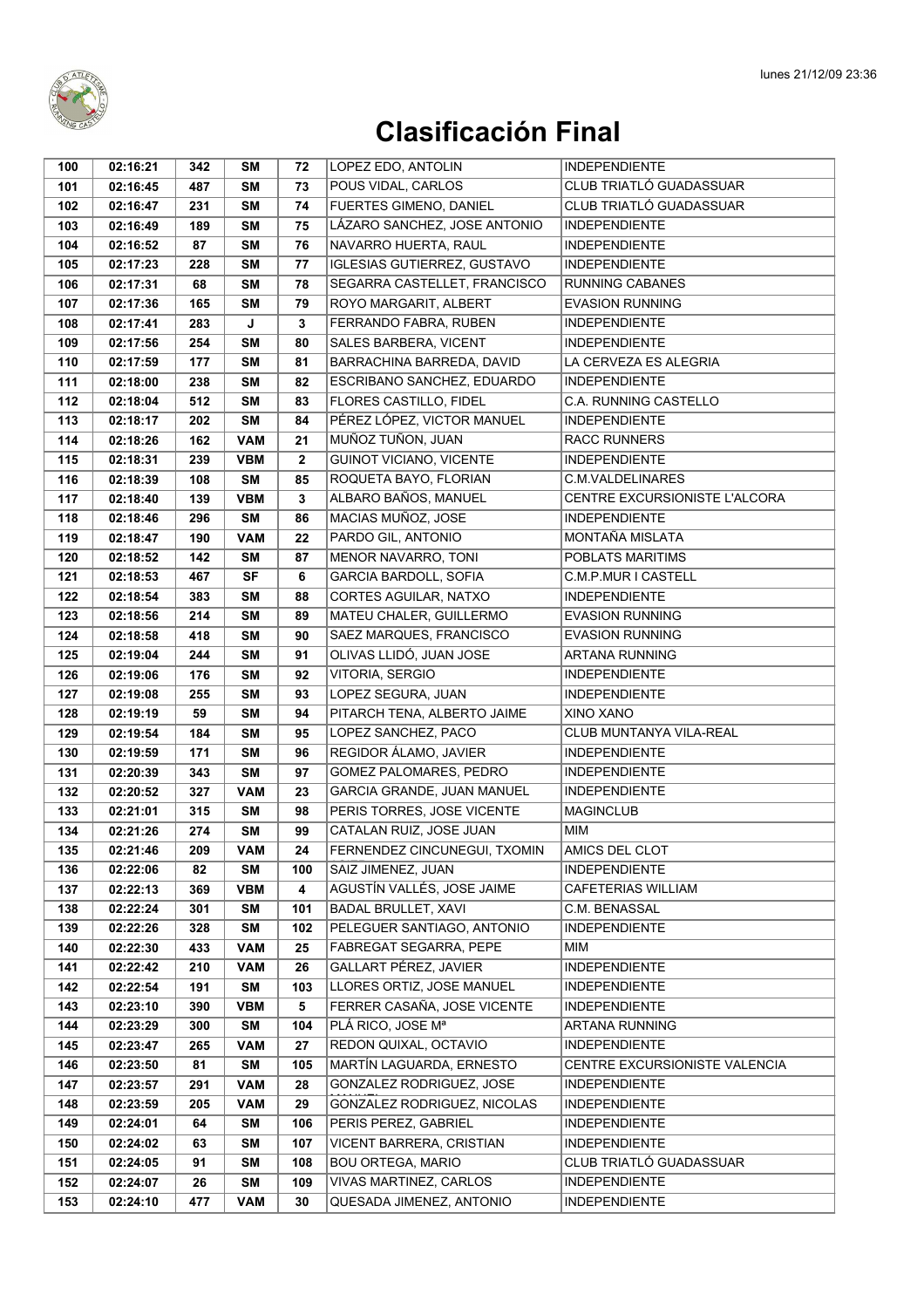

| 154        | 02:24:12             | 407          | SΜ                      | 110      | HUGUET SIFRE, RAMON                             | <b>ALQUERIES RUNNING</b>                |
|------------|----------------------|--------------|-------------------------|----------|-------------------------------------------------|-----------------------------------------|
| 155        | 02:24:18             | 127          | <b>SM</b>               | 111      | PEREZ BLANCO, MIGUEL ANGEL                      | <b>INDEPENDIENTE</b>                    |
| 156        | 02:24:21             | 424          | <b>VAM</b>              | 31       | FABREGAT ALTABAS, PROSPERO                      | <b>INDEPENDIENTE</b>                    |
| 157        | 02:24:36             | 303          | <b>VAF</b>              | 1        | SAURA CASANOVA, PAQUI                           | AT-ZENET                                |
| 158        | 02:24:37             | 124          | <b>VAM</b>              | 32       | LLORES MONTANES, VICENTE                        | <b>EVASION RUNNING</b>                  |
| 159        | 02:24:38             | 347          | <b>SF</b>               | 7        | PELLICER AMAT, BEATRIZ                          | <b>BLUE LINE</b>                        |
| 160        | 02:24:40             | 361          | <b>VAM</b>              | 33       | FIARNI SARASQUETA, PAOLO                        | <b>INDEPENDIENTE</b>                    |
| 161        | 02:24:52             | 175          | <b>SM</b>               | 112      | MARCO CHIVA, JAVIER                             | <b>INDEPENDIENTE</b>                    |
| 162        | 02:24:53             | 425          | <b>SM</b>               | 113      | MOYA GIL, FRANCISCO                             | <b>INDEPENDIENTE</b>                    |
| 163        | 02:24:55             | 427          | <b>SM</b>               | 114      | NIETO CASAS, JOSE CARLOS                        | SIERRA DEL SEGURA                       |
| 164        | 02:25:21             | 412          | <b>SM</b>               | 115      | DOMINGUEZ TOMAS, JOSE MANUEL                    | MONTAÑA NEGRA RUNNING                   |
| 165        | 02:25:23             | 109          | <b>SM</b>               | 116      | BARRERA ULLDEMOLINS, JOSE                       | <b>INDEPENDIENTE</b>                    |
| 166        | 02:25:57             | 73           | <b>SM</b>               | 117      | PEREZ SANTOLARIA, VICENTE                       | <b>CIRAT</b>                            |
| 167        | 02:25:59             | 72           | <b>VAM</b>              | 34       | PEREZ SANTOLARIA, JUAN MANUEL                   | <b>CIRAT</b>                            |
| 168        | 02:26:10             | 126          | SΜ                      | 118      | FERNANDEZ AZNAR, UBALDO                         | <b>LOS LASTRES</b>                      |
| 169        | 02:26:20             | 54           | <b>VAM</b>              | 35       | PINELL MICHAVILA, JAVI                          | <b>ESPEMO</b>                           |
| 170        | 02:27:14             | 481          | <b>SM</b>               | 119      | FERRER ALTAVA, VIFRA                            | <b>INDEPENDIENTE</b>                    |
| 171        | 02:27:28             | 498          | <b>VAM</b>              | 36       | VILAR GALLART, JUAN VICENTE                     | ARATANA RUNNING                         |
| 172        | 02:27:30             | 292          | <b>VAM</b>              | 37       | FALOMIR VENTURA, GASPAR                         | C.A. 42 Y PICO                          |
| 173        | 02:27:47             | 251          | <b>SM</b>               | 120      | GONZALEZ CARDONA, JAVIER                        | <b>CxM VALENCIA</b>                     |
| 174        | 02:27:50             | 92           | <b>VAM</b>              | 38       | TOLDRÀ FERRAGUT, CESAR                          | CLUB TRIATLÓ GUADASSUAR                 |
| 175        | 02:28:00             | 323          | <b>VAM</b>              | 39       | SEGARRA GASCON, JORGE                           | <b>INDEPENDIENTE</b>                    |
| 176        | 02:28:03             | 213          | <b>VAM</b>              | 40       | <b>GARAY GARCÍA, FELIX</b>                      | <b>MIM</b>                              |
| 177        | 02:28:08             | 268          | <b>SM</b>               | 121      | REDON PASCUAL, MARC                             | <b>INDEPENDIENTE</b>                    |
| 178        | 02:28:09             | 181          | <b>SM</b>               | 122      | MARTINEZ GIMENEZ, JORDI                         | <b>INDEPENDIENTE</b>                    |
| 179        | 02:28:19             | 22           | SΜ                      | 123      | MARTIN BUENO, JOSE ANTONIO                      | <b>INDEPENDIENTE</b>                    |
| 180        | 02:28:30             | 434          | <b>SF</b>               | 8        | MARCO ARNAL, ISABEL                             | <b>INDEPENDIENTE</b>                    |
| 181        | 02:28:31             | 166          | <b>VAM</b>              | 41       | ANTOLI MARTI, SERGIO                            | <b>INDEPENDIENTE</b>                    |
| 182        | 02:28:34             | 466          | <b>SM</b>               | 124      | RUIZ ESCOBAR, SALVADOR                          | <b>TEAM LOBO</b>                        |
| 183        | 02:28:44             | 275          | <b>VBM</b>              | 6        | CALVO GONZALVO, ANTONIO                         | CORRER A PEU NULES                      |
| 184        | 02:28:53             | 480          | <b>SM</b>               | 125      | CACHUTO APARICIO, JOSÉ                          | GRUPO MONTAÑA POLITÉCNICO               |
| 185        | 02:29:02             | 253          | <b>SM</b>               | 126      | ALBUIXECH GARCÍA, ROMÁN                         | <b>INDEPENDIENTE</b>                    |
| 186        | 02:29:17             | 46           | <b>VAM</b>              | 42       | PERZ VALLS, JUAN JOSÉ                           | <b>INDEPENDIENTE</b>                    |
| 187        | 02:29:31             | 125          | <b>VAM</b>              | 43       | GUILLAMON GARCÍA, MIGUEL ANGEL                  | <b>INDEPENDIENTE</b>                    |
| 188        | 02:30:11             | 80           | <b>VAM</b>              | 44       | <b>GARCÍA BALLESTER, JOSE ANTONIO</b>           | <b>ATLETISME ONDA</b>                   |
| 189        | 02:30:27             | 280          | SM                      | 127      | VELASCO LOPERA, VICTOR JAVIER                   | <b>INDEPENDIENTE</b>                    |
| 190        | 02:30:29             | 94           | SΜ                      | 128      | VILLAGRASA PIQUER, TEO                          | A 4 PELAT                               |
| 191        | 02:30:41             | 6            | <b>VAM</b>              | 45       | ALCARRIA VERDU, JOSE ANTONIO                    | C.D. ES POSIBLE<br><b>INDEPENDIENTE</b> |
| 192<br>193 | 02:30:49<br>02:31:04 | 240<br>60    | <b>VBM</b><br><b>SM</b> | 7<br>129 | GUINOT VICIANO, JAVIER<br>COLLAZOS MARTÍN, RAUL | XINO XANO                               |
| 194        | 02:31:07             | 456          | <b>SF</b>               | 9        | DOMINGO APARICI, SONIA                          | AT-ZENET                                |
| 195        | 02:31:08             | 378          | <b>SF</b>               | 10       | HERRERA PEREZ, LAURA                            | <b>CARNICAS SERRANO</b>                 |
| 196        | 02:31:09             | 450          | <b>VAM</b>              | 46       | MARTINEZ CEA, FRANCISCO                         | <b>INDEPENDIENTE</b>                    |
| 197        | 02:31:15             | 185          | <b>VBM</b>              | 8        | MARTÍ PÉREZ. JOSE MANUEL                        | CLUB DE MUNTANYA NAVALÓN                |
| 198        | 02:31:18             | 241          | <b>SM</b>               | 130      | HERRERO GARCIA, IGNACIO                         | <b>INDEPENDIENTE</b>                    |
| 199        | 02:31:20             | 220          | <b>SM</b>               | 131      | RODA BUCH, ALEJANDRO                            | GRUPO MONTAÑA POLITÉCNICO               |
| 200        | 02:31:24             | 187          | <b>VAM</b>              | 47       | MARTINEZ MUÑOZ, FRANCISCO JOSÉ INDEPENDIENTE    |                                         |
| 201        | 02:31:28             | 400          | <b>SM</b>               | 132      | GARCIA ARROYO, JULIO                            | <b>INDEPENDIENTE</b>                    |
| 202        | 02:31:36             | 121          | <b>VAM</b>              | 48       | HERNANDEZ CASTELL, DIEGO                        | MIM                                     |
| 203        | 02:31:39             | 1            | <b>VAM</b>              | 49       | CORONEL SÁNCHEZ, ROBERTO                        | C.M. LA PEDRERA                         |
| 204        | 02:31:43             | $\mathbf{2}$ | <b>VAM</b>              | 50       | DOLS SEGURA, VICENTE                            | ZIPI Y ZAPE TEAM                        |
| 205        | 02:31:45             | 23           | SΜ                      | 133      | GADEA PAYA, JUAN CARLOS                         | <b>INDEPENDIENTE</b>                    |
| 206        | 02:31:48             | 89           | <b>SM</b>               | 134      | LORENTE ROIG, PEPE                              | CLUB TRIATLÓ GUADASSUAR                 |
| 207        | 02:31:50             | 90           | <b>SM</b>               | 135      | ALCOVER PEREZ, VIRGILIO                         | CLUB TRIATLÓ CARLET                     |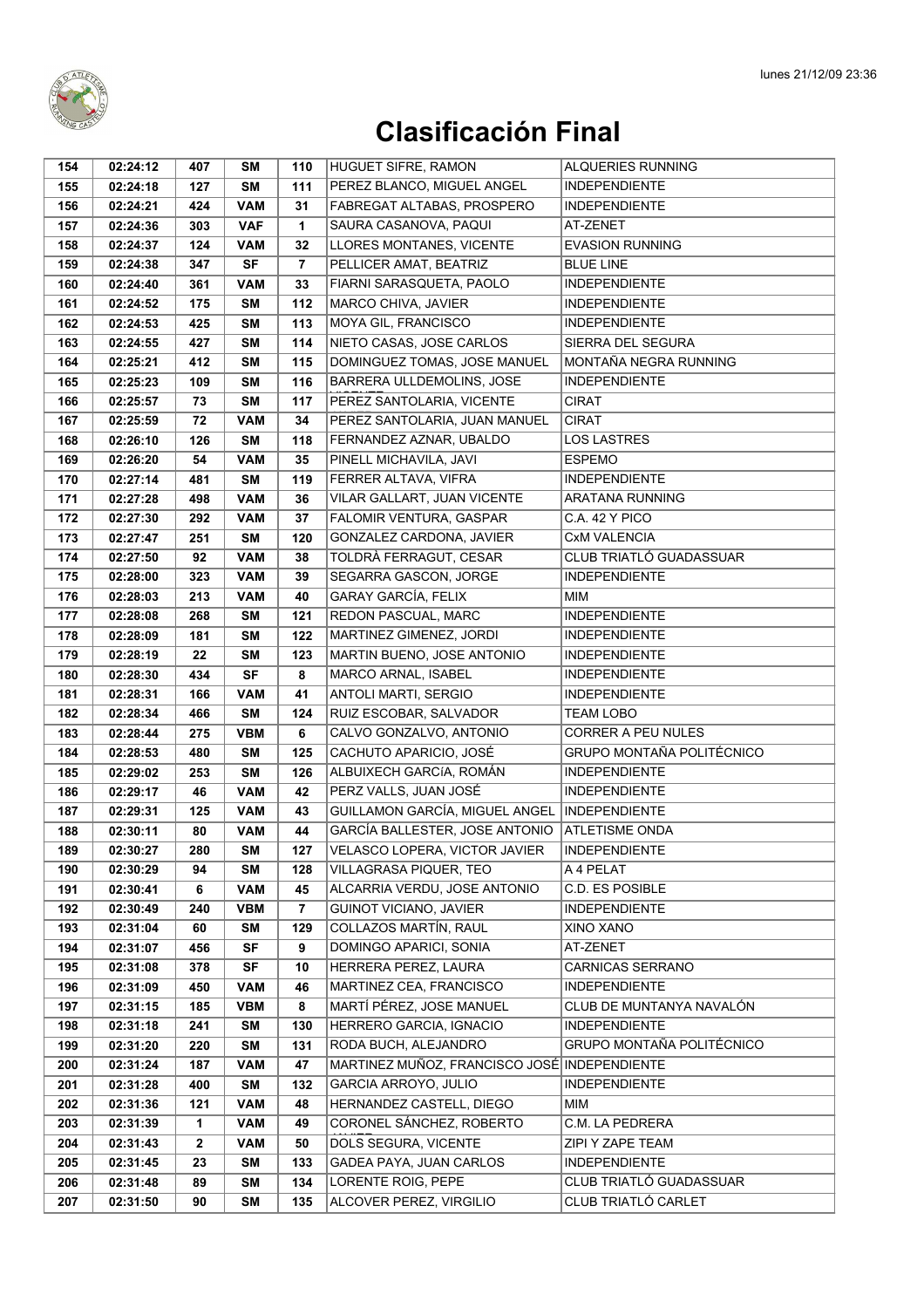

| 208        | 02:31:53             | 483          | <b>VAM</b> | 51           | GARCIA GOZALBO, CONRADO                        | <b>INDEPENDIENTE</b>             |
|------------|----------------------|--------------|------------|--------------|------------------------------------------------|----------------------------------|
| 209        | 02:32:10             | 208          | <b>VAM</b> | 52           | LUQUE GREGORIO, NICOLAS                        | <b>INDEPENDIENTE</b>             |
| 210        | 02:32:11             | 77           | <b>SM</b>  | 136          | <b>GUAL VIDAL, MELCHOR</b>                     | <b>EVASION RUNNING</b>           |
| 211        | 02:32:22             | 484          | <b>SM</b>  | 137          | SUAY VICENTE, JORGE                            | AL FILO DE LO ABSURDO            |
| 212        | 02:32:23             | 402          | <b>SM</b>  | 138          | MARTIN BOLUMAR, IGNACIO                        | <b>INDEPENDIENTE</b>             |
| 213        | 02:32:28             | 147          | <b>VAM</b> | 53           | ARIAS CONEJO, ANTONIO                          | <b>VOLTOR COIX</b>               |
| 214        | 02:32:36             | 329          | <b>SM</b>  | 139          | SORIN, ONCIOIU                                 | <b>INDEPENDIENTE</b>             |
| 215        | 02:33:24             | 106          | SΜ         | 140          | GARCIA POZO, PEDRO JESUS                       | <b>ALPAMA</b>                    |
| 216        | 02:33:26             | 96           | <b>SM</b>  | 141          | ROSER CHECA, MIGUEL ANGEL                      | <b>BLUE LINE</b>                 |
| 217        | 02:33:47             | 222          | <b>SM</b>  | 142          | MAÑANOS OLIVER, JOSE LUIS                      | <b>INDEPENDIENTE</b>             |
| 218        | 02:34:08             | 314          | <b>SM</b>  | 143          | <b>BLASCO MICO, ANDRES</b>                     | <b>MAGINCLUB</b>                 |
| 219        | 02:34:23             | 416          | <b>VAM</b> | 54           | MONTINS NEBOT, FERNANDO JAVIER INDEPENDIENTE   |                                  |
| 220        | 02:34:24             | 415          | <b>SM</b>  | 144          | TOLEDANO BLAZQUEZ, ALEJANDRO                   | <b>INDEPENDIENTE</b>             |
| 221        | 02:34:29             | 320          | <b>VAM</b> | 55           | CAMPOS CABAÑAS, RAFAEL                         | <b>INDEPENDIENTE</b>             |
| 222        | 02:34:31             | 31           | SM         | 145          | VALERO GIMENEZ, JAVIER                         | <b>TEAM LOBO</b>                 |
| 223        | 02:34:44             | 326          | <b>SM</b>  | 146          | FLORES ZAYAS, FRANCISCO JOSE                   | <b>INDEPENDIENTE</b>             |
| 224        | 02:34:45             | 339          | <b>SM</b>  | 147          | <b>AGOST TORRES, FERRAN</b>                    | <b>INDEPENDIENTE</b>             |
| 225        | 02:34:56             | 250          | <b>VAF</b> | $\mathbf{2}$ | PANIZO OLLERO, MANOLI                          | <b>CxM VALENCIA</b>              |
| 226        | 02:35:25             | 145          | <b>VBM</b> | 9            | MORENO BALLESTEROS, JOSE                       | <b>INDEPENDIENTE</b>             |
| 227        | 02:35:47             | 335          | <b>VAM</b> | 56           | BERTRAN ESCRIG, CRISTOBAL                      | AT-ZENET                         |
| 228        | 02:36:05             | 259          | <b>VBM</b> | 10           | CROASDELL, NEIL                                | <b>CALDER VALLEY</b>             |
| 229        | 02:36:10             | 370          | <b>VAM</b> | 57           | MORA PEREZ, EDUARDS WILLIANS                   | <b>CAFETERIAS WILLIAM</b>        |
| 230        | 02:36:12             | 186          | <b>VAM</b> | 58           | SALVADOR VILANOVA, SERGIO                      | <b>INDEPENDIENTE</b>             |
| 231        | 02:36:22             | 237          | <b>VAM</b> | 59           | TORRES IBAÑEZ, EMILIO                          | SENDERISME BETXÍ                 |
| 232        | 02:36:23             | 138          | <b>VBM</b> | 11           | TORRES PIQUER, JOSE JUAN                       | SENDERISME BETXÍ                 |
| 233        | 02:36:25             | 137          | <b>VAM</b> | 60           | PIÑA VIVAS, ANGEL                              | SENDERISME BETXÍ                 |
| 234        | 02:36:27             | 135          | <b>VBM</b> | 12           | ESCOBEDO VILLAR, AGUSTÍN                       | SENDERISME BETXÍ                 |
| 235        | 02:36:28             | 136          | <b>VAM</b> | 61           | ESCOBEDO VILLAR, MANUEL                        | SENDERISME BETXÍ                 |
| 236        | 02:36:32             | 341          | <b>VAM</b> | 62           | SEBASTIA QUEROL, JOSE ANTONIO                  | <b>INDEPENDIENTE</b>             |
| 237        | 02:36:59             | 85           | <b>VAM</b> | 63           | FORNAS ZORITA, MIGUEL ANGEL                    | C.M. EL CARBO                    |
| 238        | 02:37:20             | 411          | <b>SM</b>  | 148          | SOTO LOPEZ, JUAN                               | <b>EVASION RUNNING</b>           |
| 239        | 02:37:28             | 497          | <b>SM</b>  | 149          | OLIVARES RUIPEREZ, RAMON                       | <b>INDEPENDIENTE</b>             |
| 240        | 02:37:40             | 365          | <b>SM</b>  | 150          | ALFONSO BALAGUER, JUAN                         | <b>INDEPENDIENTE</b>             |
| 241        | 02:37:48             | $\mathbf{3}$ | <b>VAM</b> | 64           | MONTESO GALLEGO, RAMON                         | <b>MONTBIKE AMPOSTA</b>          |
| 242        | 02:37:52             | 44           | <b>SM</b>  | 151          | <b>CERVERA MATEU, ENRIC</b>                    | <b>INDEPENDIENTE</b>             |
| 243        | 02:38:23             | 204          | SM         | 152          | GARCIA MAÑAS, PEDRO JESUS                      | <b>INDEPENDIENTE</b>             |
| 244        | 02:38:25             | 373          | VBM        | 13           | POVEDANO CORTABARRÍA, VICENTE                  | <b>INDEPENDIENTE</b>             |
| 245        | 02:38:26             | 399          | SM         | 153          | <b>GALVEZ MORA, JESUS</b>                      | <b>INDEPENDIENTE</b>             |
| 246        | 02:38:29             | 101          | SM         | 154          | LOPEZ SALAS, RAMIRO                            | <b>INDEPENDIENTE</b>             |
| 247        | 02:38:31             | 357          | SM         | 155          | JUARANZ GARCIA, ARTUR<br>CAMPOS ALBALATE, JOAN | <b>INDEPENDIENTE</b>             |
| 248<br>249 | 02:38:32<br>02:39:02 | 459<br>119   | VBM<br>SΜ  | 14<br>156    | <b>GARCIA GRAU, ROBERTO</b>                    | AT-ZENET<br><b>INDEPENDIENTE</b> |
| 250        | 02:39:04             | 457          | <b>SM</b>  | 157          | COLOMER COLLADO, ROBERTO                       | AT-ZENET                         |
| 251        | 02:39:07             | 465          | SF         | 11           | NAVARRO FERNANDEZ, NOELIA                      | C.A. LA VALL D'UIXO              |
| 252        | 02:39:19             | 318          | SM         | 158          | GARCÍA CÓRCOLES, FRANCISCO                     | <b>LOS LASTRES</b>               |
| 253        | 02:39:20             | 316          | SM         | 159          | GARCÍA CÓRCOLES, JUANJO                        | <b>LOS LASTRES</b>               |
| 254        | 02:39:40             | 287          | VAM        | 65           | FULLEDA ALMEDA, FERNANDO                       | <b>LES AGULLES</b>               |
| 255        | 02:39:54             | 71           | <b>VAM</b> | 66           | BISBAL MOLINA, JUAN JOSÉ                       | <b>INDEPENDIENTE</b>             |
| 256        | 02:41:13             | 393          | SM         | 160          | ARNAU TENA, JUAN ANTONIO                       | <b>INDEPENDIENTE</b>             |
| 257        | 02:41:44             | 141          | SM         | 161          | ZIARSOLO AREITIOAURTENA, PELLO                 | <b>INDEPENDIENTE</b>             |
| 258        | 02:41:59             | 207          | <b>VAM</b> | 67           | ORTIZ MARCO, JORGE                             | <b>LES AGULLES</b>               |
| 259        | 02:42:08             | 58           | <b>VAM</b> | 68           | VAN DER HEIJDEN, HANS                          | XINO XANO                        |
| 260        | 02:42:23             | 276          | <b>VAM</b> | 69           | GARCIA LORENZO, LEOPOLDO                       | МIМ                              |
| 261        | 02:42:25             | 421          | SM         | 162          | BERMUDEZ ROS, JUAN MANUEL                      | <b>INDEPENDIENTE</b>             |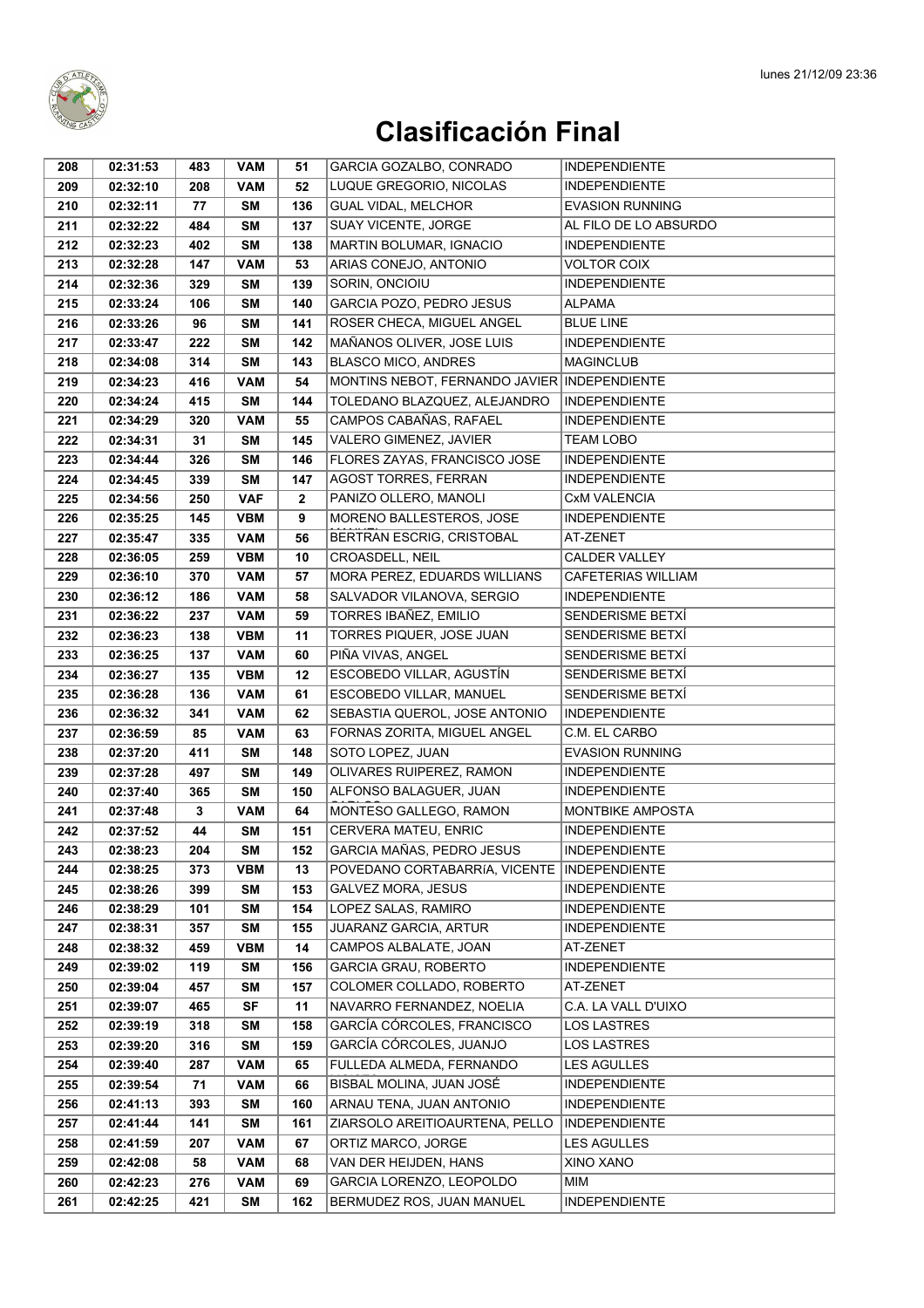

| LLOBREGAT GOMEZ, ARTURO<br>262<br>02:42:32<br>SΜ<br>163<br>506                                                                                                        | C.A. RUNNING CASTELLÓ      |
|-----------------------------------------------------------------------------------------------------------------------------------------------------------------------|----------------------------|
| <b>SF</b><br>263<br>02:42:34<br>493<br>12<br><b>BUENO FERNANDEZ, SONIA</b><br><b>INDEPENDIENTE</b>                                                                    |                            |
| MONZO BLASCO, ANA<br><b>INDEPENDIENTE</b><br>264<br>02:43:26<br><b>SF</b><br>13<br>242                                                                                |                            |
| <b>VBM</b><br>15<br>MURCIA CERDA, RAFAEL<br>A.D. PINDARO<br>265<br>02:44:44<br>290                                                                                    |                            |
| VALLS ARTOLA, AMADEO<br><b>LES AGULLES</b><br>334<br>70<br>266<br>02:45:02<br><b>VAM</b>                                                                              |                            |
| MUNERA ROBLES, FRANCISCO<br>267<br>305<br><b>SM</b><br>164<br>MIM<br>02:45:04                                                                                         |                            |
| MARCO MIQUEL, VICENTE MANUEL<br>198<br><b>VAM</b><br>71<br>268<br>02:45:12                                                                                            | CASTRO D'ALFONDEGUILLA     |
| 269<br><b>VAM</b><br>72<br>FAURO GARCIA, JUAN FRANCISCO<br>02:45:15<br>150<br><b>INDEPENDIENTE</b>                                                                    |                            |
| MONROS PORCAR, ANTONIO<br><b>LES AGULLES</b><br><b>VAM</b><br>73<br>270<br>02:45:32<br>431                                                                            |                            |
| LLOP VINUESA, SANTIAGO<br>EL MANYÁ<br>51<br><b>VAM</b><br>74<br>271<br>02:45:39                                                                                       |                            |
| PONS MANZANO, MIGUEL ANTONIO<br><b>INDEPENDIENTE</b><br>272<br>02:45:43<br><b>SM</b><br>165<br>206                                                                    |                            |
| 166<br>LAHOZ VAQUER, JOAN<br><b>INDEPENDIENTE</b><br>273<br>02:45:46<br>20<br><b>SM</b>                                                                               |                            |
| <b>SF</b><br>14<br>MARTINEZ CUBILLAS, MÍRIAM<br>274<br>02:46:00<br>192<br><b>CAN MERCADER</b>                                                                         |                            |
| GOMEZ CASTILLO, SERGIO<br>275<br>02:46:10<br><b>VAM</b><br>75<br><b>INDEPENDIENTE</b><br>304                                                                          |                            |
| BLASCO ORMAZABAL, ALEJANDRO<br>167<br><b>INDEPENDIENTE</b><br>276<br>02:46:58<br>490<br>SΜ                                                                            |                            |
| TENA TENA, ISMAEL<br>232<br><b>VAM</b><br>76<br><b>INDEPENDIENTE</b><br>277<br>02:47:00                                                                               |                            |
| 84<br><b>SF</b><br>15<br>PEREZ MANRIQUE, CAROLINA<br>278<br>02:47:11<br><b>INDEPENDIENTE</b>                                                                          |                            |
| ARENÓS MARCO, HECTOR<br>279<br>170<br><b>SM</b><br>168<br><b>INDEPENDIENTE</b><br>02:47:25                                                                            |                            |
| 280<br>344<br><b>SM</b><br>169<br>CAYUELA CORCOLES, CESAR<br>02:47:27<br><b>INDEPENDIENTE</b>                                                                         |                            |
| 16<br>LARREA LEKUE, SABIN<br>281<br><b>VBM</b><br>EL MON A PEU<br>02:47:30<br>264                                                                                     |                            |
| 282<br>321<br><b>SM</b><br>170<br>ASENSIO MALAGÓN, MANUEL<br><b>INDEPENDIENTE</b><br>02:47:33                                                                         |                            |
| DIEGO SANTAMARIA, JUAN<br><b>CELTIC SUBMARI</b><br>283<br>02:47:35<br>279<br><b>VAM</b><br>77                                                                         |                            |
| 284<br><b>VAM</b><br>78<br>NUÑEZ CABEDO, JUAN LUIS<br>02:47:40<br>151                                                                                                 | AMICS DEL KALIMOTXO        |
| OCHEDA HERVAS, JOSEP LLUIS<br>C.A. ELS COIXOS<br>285<br>02:47:59<br><b>VAM</b><br>79<br>93                                                                            |                            |
| 171<br>ESLAVA TENA, DANIEL<br><b>INDEPENDIENTE</b><br>286<br>02:48:01<br>65<br>SΜ                                                                                     |                            |
| SAURA ROSIQUE, MARÍA JESÚS<br><b>SF</b><br>16<br>287<br>02:48:15<br>219                                                                                               | GRUPO MONTAÑA POLITÉCNICO  |
| IGUAL MUÑOZ, ANNA<br>02:48:16<br><b>SF</b><br>17<br>288<br>217                                                                                                        | GRUPO MONTAÑA POLITÉCNICO  |
| <b>SF</b><br>AGUILAR MACÍAS, ANA<br>18<br>289<br>02:48:21<br>218                                                                                                      | GRUPO MONTAÑA POLITÉCNICO  |
| 290<br>129<br><b>VAM</b><br>80<br>SOLAZ MARTINEZ, VICTOR<br>02:49:14                                                                                                  | C.D.RUNNERSWORLD           |
| TELLOLS GARCIA, ALEX<br><b>SM</b><br>172<br>L'ESPINETA<br>291<br>02:49:50<br>178                                                                                      |                            |
| GARCIA COLOMER, HECTOR<br><b>INDEPENDIENTE</b><br>423<br><b>SM</b><br>173<br>292<br>02:49:52                                                                          |                            |
| 293<br>02:49:55<br>17<br><b>SM</b><br>174<br>FABREGAT CARRASQUER, CARLOS<br>C.A. 42 Y PICO                                                                            |                            |
| 294<br>492<br><b>SM</b><br>175<br>DÍAZ LLORCA, JULIO RAFAEL<br><b>RUNSUMCORDA</b><br>02:50:04                                                                         |                            |
| ORTEGA TOMÁS, MIGUEL<br>81<br><b>INDEPENDIENTE</b><br>295<br>02:50:14<br>224<br><b>VAM</b>                                                                            |                            |
| PABLO CONTRERAS, CARLOS<br>176<br><b>INDEPENDIENTE</b><br><b>SM</b><br>296<br>02:50:15<br>158                                                                         |                            |
| 297<br>482<br><b>VAM</b><br>82<br>GIL ESTELLES, JESUS<br>02:50:17<br>MIM                                                                                              |                            |
| MIRALLES CONTRERAS, AURO<br><b>INDEPENDIENTE</b><br>298<br>02:50:20<br>160<br>SΜ<br>177                                                                               |                            |
| 299<br>02:50:22<br>161<br><b>SM</b><br>178<br>MONFORT MOLINER, CARLOS<br><b>CAFE ANGEL</b>                                                                            |                            |
| RIPOLLES ROCA, JOSE MARIA<br><b>VAM</b><br>83<br>MIM<br>300<br>02:50:35<br>252                                                                                        |                            |
| <b>SM</b><br>179<br><b>GAMIR CONILL, TOMAS</b><br>301<br>02:50:50<br>153                                                                                              | AMICS DEL KALIMOTXO        |
| <b>VBM</b><br>17<br>AGRAMUNT TIRADO, XAVIER<br>MIM<br>302<br>02:51:17<br>489                                                                                          | C.A. RUNNING CASTELLÓ      |
| <b>VAM</b><br>VALERO MORALES, FERNANDO<br>303<br>02:51:19<br>501<br>84<br>BALFEGO MARTI, SOLEDAD<br><b>INDEPENDIENTE</b><br><b>VAF</b><br>3<br>304<br>02:51:30<br>471 |                            |
| <b>VBM</b><br>18<br>SERRANO MARTINEZ, ARTURO<br>MIM<br>305<br>02:51:45<br>442                                                                                         |                            |
| ROMAN AVILES, JUAN ANTONIO<br>02:51:58<br><b>VAM</b><br>85<br>306<br>319                                                                                              | C.D.RUNNERSWORLD           |
| 86<br>SALA ROJAS, CARLOS<br>307<br>02:52:00<br>382<br><b>VAM</b>                                                                                                      | C.D.RUNNERSWORLD           |
| MONTESINOS SUAREZ, FRANCISCO<br>180<br>308<br>02:52:01<br>381<br>SΜ                                                                                                   | C.D.RUNNERSWORLD           |
| 181<br>309<br>02:52:14<br>173<br><b>SM</b><br>MARCO I ESCAMILLA, EDUARD<br><b>INDEPENDIENTE</b>                                                                       |                            |
| 19<br>ROYO MARTINEZ, MIGUEL<br>310<br>02:52:16<br>144<br><b>VBM</b><br><b>INDEPENDIENTE</b>                                                                           |                            |
| 311<br>02:52:23<br>182<br>PLANCHA BLASCO, CARLOS<br>385<br><b>SM</b>                                                                                                  | C.E. TAVERNES DE VALLDIGNA |
| FUENTES SAN FELIX, FRANCISCO<br>312<br>02:52:38<br><b>SM</b><br>183<br><b>INDEPENDIENTE</b><br>70                                                                     |                            |
| REDÓN GRANERO, SANTIAGO<br>313<br>02:53:00<br>195<br><b>VAM</b><br>87<br><b>INDEPENDIENTE</b>                                                                         |                            |
| 314<br>184<br>VICIANO BLASCO, GUILLERMO<br><b>INDEPENDIENTE</b><br>02:53:07<br>172<br><b>SM</b>                                                                       |                            |
|                                                                                                                                                                       |                            |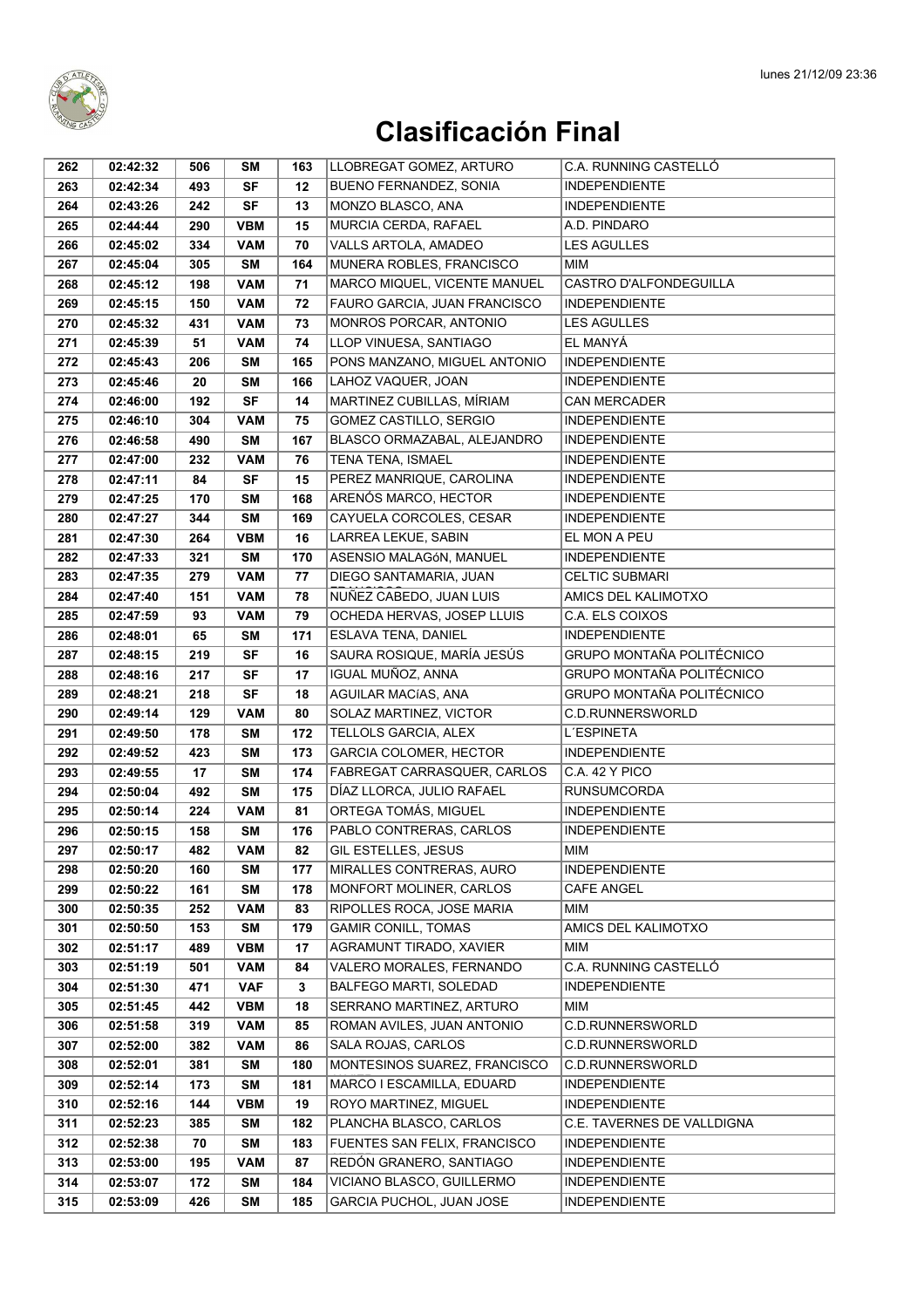

| 316 | 02:53:10 | 353 | <b>VAM</b> | 88                      | HUERTAS GARCIA, SINFOROSO                     | <b>INDEPENDIENTE</b>           |
|-----|----------|-----|------------|-------------------------|-----------------------------------------------|--------------------------------|
| 317 | 02:53:12 | 235 | <b>SM</b>  | 186                     | <b>QUERALT ROIG, DANI</b>                     | C.E.U SUDACTIU                 |
| 318 | 02:54:15 | 472 | <b>SM</b>  | 187                     | FABREGAT NAVARRO, SANTIAGO                    | NOSEMETORNEAOLVIDAR            |
| 319 | 02:54:17 | 473 | <b>SM</b>  | 188                     | TORRES NAVARRO, MIGUEL A.                     | <b>AQUESISELITORNEAOLVIDAR</b> |
| 320 | 02:54:17 | 221 | <b>VBM</b> | 20                      | <b>BLEDA GARCÍA, FRANCISCO</b>                | CENTRE EXCURSIONISTE LA VALL   |
| 321 | 02:54:21 | 47  | <b>VBF</b> | 1                       | MUÑOZ CRUZ, SUNI                              | <b>INDEPENDIENTE</b>           |
| 322 | 02:54:34 | 446 | SΜ         | 189                     | VERDOY CHIVA, MIGUEL ANGEL                    | <b>INDEPENDIENTE</b>           |
| 323 | 02:54:40 | 293 | <b>SM</b>  | 190                     | <b>GUAL LUIS, RAFA</b>                        | <b>INDEPENDIENTE</b>           |
| 324 | 02:54:50 | 372 | <b>VAM</b> | 89                      | SALMERON FLORES, JOSE ANTONIO                 | <b>INDEPENDIENTE</b>           |
| 325 | 02:54:52 | 76  | SΜ         | 191                     | GONZALEZ SALVADOR, GERMÁN                     | <b>INDEPENDIENTE</b>           |
| 326 | 02:55:24 | 180 | <b>SM</b>  | 192                     | ALANGA ESCRIG, FRANCISCO JOSE                 | <b>INDEPENDIENTE</b>           |
| 327 | 02:55:31 | 69  | <b>SM</b>  | 193                     | CHORDA PALOMERO, ROBERTO                      | <b>MIM</b>                     |
| 328 | 02:55:38 | 325 | <b>VBM</b> | 21                      | OLIVER RUIZ, JUAN ANTONIO                     | <b>EVASION RUNNING</b>         |
| 329 | 02:55:41 | 41  | <b>SM</b>  | 194                     | FERRÉ CASTELL, CLIMENT                        | <b>INDEPENDIENTE</b>           |
| 330 | 02:56:13 | 225 | <b>VBF</b> | $\overline{\mathbf{2}}$ | ESCUDERO LOPEZ, FELICIDAD MARÍA INDEPENDIENTE |                                |
| 331 | 02:56:27 | 52  | <b>SM</b>  | 195                     | PUIG BAYO, VICENTE                            | EL MANYÁ                       |
| 332 | 02:56:41 | 130 | <b>VAM</b> | 90                      | <b>MORALES CHUST, ISMAEL</b>                  | <b>INDEPENDIENTE</b>           |
| 333 | 02:56:51 | 117 | <b>SM</b>  | 196                     | LLINARES SANZ, CARLOS                         | <b>INDEPENDIENTE</b>           |
| 334 | 02:57:17 | 488 | <b>SM</b>  | 197                     | MARTINEZ MUÑOZ, MIGUEL ANGEL                  | <b>INDEPENDIENTE</b>           |
| 335 | 02:57:28 | 29  | <b>SM</b>  | 198                     | GUEROLA DE LA FUENTE, JAVIER                  | AMICS DEL CLOT                 |
| 336 | 02:58:01 | 299 | <b>VAM</b> | 91                      | MONFORT BENAJES, BENJAMÍN                     | VILAFAMES                      |
| 337 | 02:58:20 | 201 | <b>VAM</b> | 92                      | MESTRE BAYOT, JOSE                            | CASTRO D'ALFONDEGUILLA         |
| 338 | 02:58:22 | 200 | <b>VAM</b> | 93                      | RIPOLL ARNAU, JOAQUIN                         | CASTRO D'ALFONDEGUILLA         |
| 339 | 02:58:32 | 229 | <b>SF</b>  | 19                      | ARASIL LOPEZ, SUSANA                          | <b>INDEPENDIENTE</b>           |
| 340 | 02:58:37 | 230 | <b>VAF</b> | 4                       | BAYARRI BALLESTER, BEGOÑA                     | <b>INDEPENDIENTE</b>           |
| 341 | 02:58:40 | 340 | SΜ         | 199                     | CAMPOS AZNAR, JOAQUIN                         | <b>INDEPENDIENTE</b>           |
| 342 | 02:58:42 | 384 | <b>VAM</b> | 94                      | LORAS CAMPOS, JULIO                           | <b>INDEPENDIENTE</b>           |
| 343 | 02:59:08 | 371 | <b>SM</b>  | 200                     | LLOPIS I MARTÍ, MATIES                        | <b>INDEPENDIENTE</b>           |
| 344 | 02:59:11 | 441 | <b>VAM</b> | 95                      | PITARCH AGOST, ENRIQUE                        | EL PIOLET                      |
| 345 | 02:59:29 | 194 | <b>VAM</b> | 96                      | ALCAYNE SENENT, JOSE MARÍA                    | <b>INDEPENDIENTE</b>           |
| 346 | 02:59:48 | 174 | <b>SM</b>  | 201                     | LLOPIS NEBOT, RICARDO                         | <b>INDEPENDIENTE</b>           |
| 347 | 03:00:05 | 311 | <b>SM</b>  | 202                     | VILAR LORENTE, JOSE                           | <b>INDEPENDIENTE</b>           |
| 348 | 03:00:28 | 88  | <b>SF</b>  | 20                      | ADELL ALBALAT, AMPARO                         | <b>CORRELLOPS</b>              |
| 349 | 03:01:39 | 322 | <b>VBM</b> | 22                      | ALQUEZAR ABENIA, JESUS                        | <b>C.M. PIRINEOS</b>           |
| 350 | 03:02:45 | 375 | <b>VAM</b> | 97                      | SILVESTRE MARTI, JOSE ENRIQUE                 | <b>INDEPENDIENTE</b>           |
| 351 | 03:03:00 | 398 | <b>VBM</b> | 23                      | PORCAR ALAPONT, LUIS                          | <b>INDEPENDIENTE</b>           |
| 352 | 03:03:08 | 179 | SΜ         | 203                     | SANCHEZ NAVARRO, VICENTE                      | L'ESPINETA                     |
| 353 | 03:03:32 | 28  | VAM        | 98                      | ALBORS MONTANER, ALFREDO                      | VOLTOR COIX                    |
| 354 | 03:03:46 | 62  | SΜ         | 204                     | MILLAN OTÍN, MANUEL                           | XINO XANO                      |
| 355 | 03:03:52 | 103 | <b>SM</b>  | 205                     | LÁZARO ROCHE, IGNACIO                         | <b>INDEPENDIENTE</b>           |
| 356 | 03:03:53 | 102 | <b>SM</b>  | 206                     | RODRIGUEZ FAUS, LUIS                          | <b>INDEPENDIENTE</b>           |
| 357 | 03:03:55 | 376 | <b>VAF</b> | 5                       | ANDRES GARCIA, ANNA                           | MONTAÑA NEGRA RUNNING          |
| 358 | 03:04:25 | 476 | <b>SM</b>  | 207                     | FABREGAT CARRASQUER, JAVIER                   | <b>INDEPENDIENTE</b>           |
| 359 | 03:04:35 | 115 | <b>VBM</b> | 24                      | PORTERO GOMEZ, JOSE                           | <b>INDEPENDIENTE</b>           |
| 360 | 03:04:53 | 455 | <b>SM</b>  | 208                     | ROCA GUEROLA, ELADI                           | AT-ZENET                       |
| 361 | 03:05:11 | 331 | <b>VAF</b> | 6                       | MIÑANA BOIX, GEMMA                            | <b>INDEPENDIENTE</b>           |
| 362 | 03:05:12 | 246 | <b>VAF</b> | 7                       | ROGER DOLS, ANTONIA                           | <b>INDEPENDIENTE</b>           |
| 363 | 03:05:14 | 245 | <b>VAM</b> | 99                      | ALMELA RICHART, JORGE                         | <b>INDEPENDIENTE</b>           |
| 364 | 03:05:25 | 66  | <b>VAM</b> | 100                     | SAHUQUILL GARCIA, GONZALO                     | <b>INDEPENDIENTE</b>           |
| 365 | 03:08:01 | 104 | <b>SM</b>  | 209                     | BOLOS MARTÍ, FERNANDO                         | <b>INDEPENDIENTE</b>           |
| 366 | 03:08:20 | 56  | <b>VAM</b> | 101                     | LOECHES TRIGO, JUAN CARLOS                    | XINO XANO                      |
| 367 | 03:08:41 | 297 | <b>SM</b>  | 210                     | MEDALL CHIVA, RUBEN                           | <b>INDEPENDIENTE</b>           |
| 368 | 03:09:09 | 444 | <b>SM</b>  | 211                     | BABILONI MONFORT, PABLO                       | <b>INDEPENDIENTE</b>           |
| 369 | 03:09:11 | 443 | <b>SM</b>  | 212                     | <b>BABILONI MONFORT, JOSE</b>                 | <b>INDEPENDIENTE</b>           |